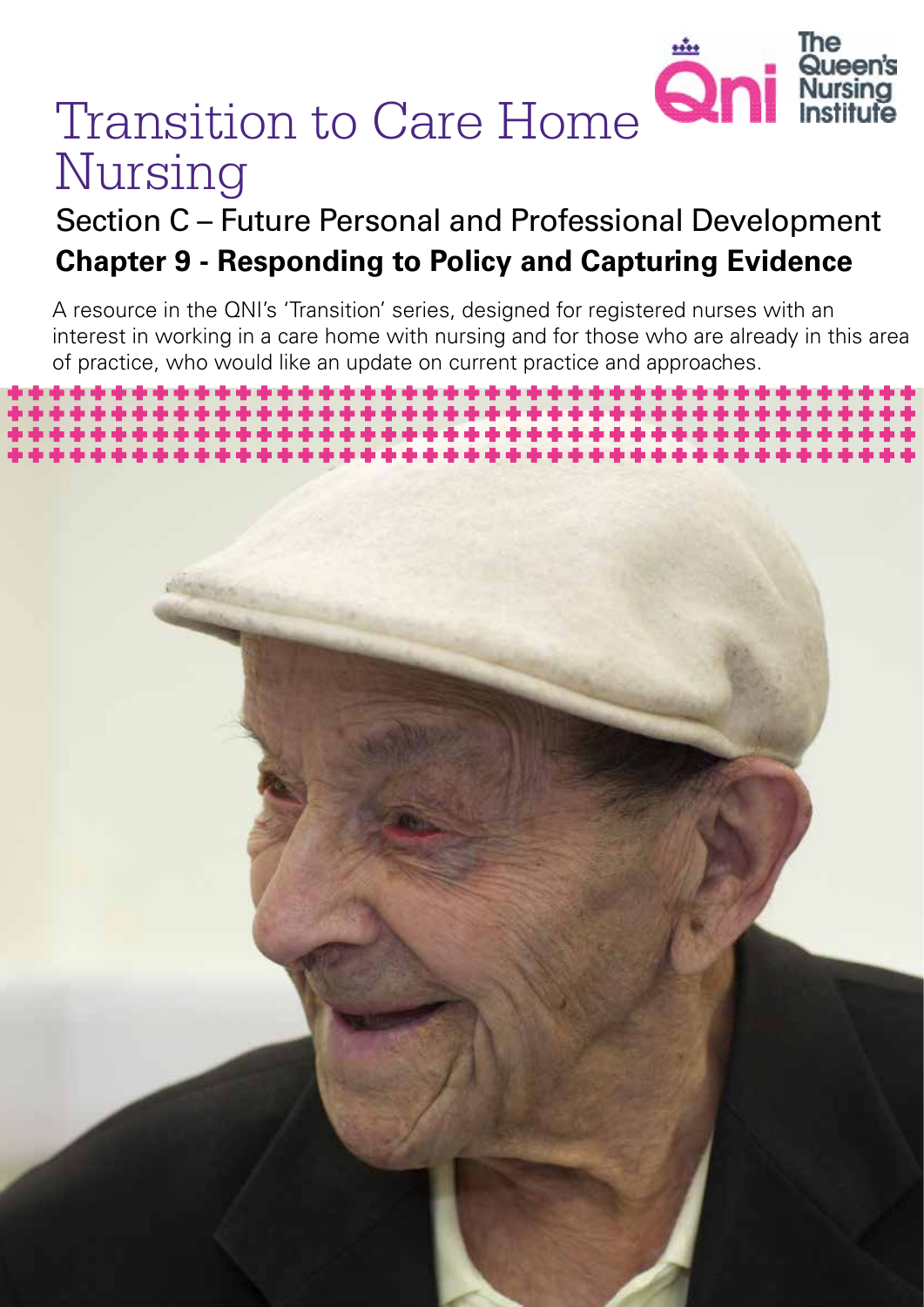# Section C - Future Personal and Professional Development

**Chapter 9** - Responding to Policy and Capturing Evidence

Completing this chapter will enable you to:

- Understand key relevant national bodies and influencing policy documents
- Consider the future of nurses working in care homes within an integrated health and social care system
- Develop your emerging knowledge about complex needs of care home residents
- Develop your own evidence and demonstrate your impact
- Undertake literature searches and gather evidence on a topic of interest.

## Introduction

There are many external policy factors that will impact on your work, while caring for residents in the care home setting. It is good practice to know about key policy drivers and current influences so that you understand how to use and respond to the policy environment through your work. This chapter explores recent health policy, and emerging approaches to work that can be used to improve service provision. It will first give a brief overview of some of the influencing organisations that you will hear about in the course of your everyday work and throughout your career.

## Some of the National Health Organisations

The Department of Health (DH) helps people to live better for longer. They lead, shape and fund health and care in England, making sure people have the support, care and treatment they need, with the compassion, respect and dignity they deserve.

## **NHS Improvement**

NHS Improvement is responsible for overseeing foundation trusts and NHS trusts, as well as independent providers that provide NHS-funded care. They offer the support these providers need to give patients consistently safe, high quality, compassionate care within local health systems that are financially sustainable. By holding providers to account and, where necessary, intervening, they help the NHS to meet its short-term challenges and secure its future.

## **NHS England**

NHS England leads the National Health Service (NHS) in England. They set the priorities and direction of the NHS, encourage, and inform the national debate to improve health and care.

## **NHS Wales**

Health in Wales aims to provide the people of Wales, including NHS staff, academia, media and partner organisations, with access to links to information from the NHS in Wales and its partner organisations, about the health of the population of Wales, and health and social care services provided by NHS Wales. I

## **Royal College of Nursing**

The Royal College of Nursing is the world's largest nursing union and professional body. They represent more than 435,000 nurses, student nurses, midwives and health care assistants in the UK and internationally.

## **The Queen's Nursing Institute**

The Queen's Nursing Institute is a registered charity dedicated to improving the nursing care of people in the home and community. The QNI takes the view that patients living in care homes are in fact 'living in their own homes'.

## **Figure 9.1 - Emerging trends and policies in care home nursing over the last five years**

| 2012 | - Health and Social Care Act makes it duty for<br>Secretary of State, CCG's and Local Authorities<br>to regard the need to reduce health inequalities.                                                                                                                                                                                                                                                                                                                                                                                                                                     |
|------|--------------------------------------------------------------------------------------------------------------------------------------------------------------------------------------------------------------------------------------------------------------------------------------------------------------------------------------------------------------------------------------------------------------------------------------------------------------------------------------------------------------------------------------------------------------------------------------------|
| 2014 | - NHS England publishes the Five Year Forward<br>View sets out a new agreed vision and direction<br>for the NHS based upon prevention, more care<br>in the community and multidisciplinary health<br>teams<br>- Social Services and Well- being (Wales) Act<br>2014                                                                                                                                                                                                                                                                                                                        |
| 2015 | - Jeremy Hunt announces the need for more<br>primary care support including care homes                                                                                                                                                                                                                                                                                                                                                                                                                                                                                                     |
| 2016 | - The Chief Nursing Officer for England launches<br>'Leading Change, Adding Value' a national<br>framework for all nurses, midwives and care<br>staff in England. This highlights that preventative<br>action must happen to tackle health inequalities.<br>It puts nurses and care staff at the heart of<br>evolving care to ensure no-one gets less than<br>the best.<br>- NHS England - New Care Models<br>The framework for enhanced health in care<br>homes -six vanguards working to improve the<br>quality of life<br>- Regulation and Inspection of Social Care(Wales)<br>Act 2016 |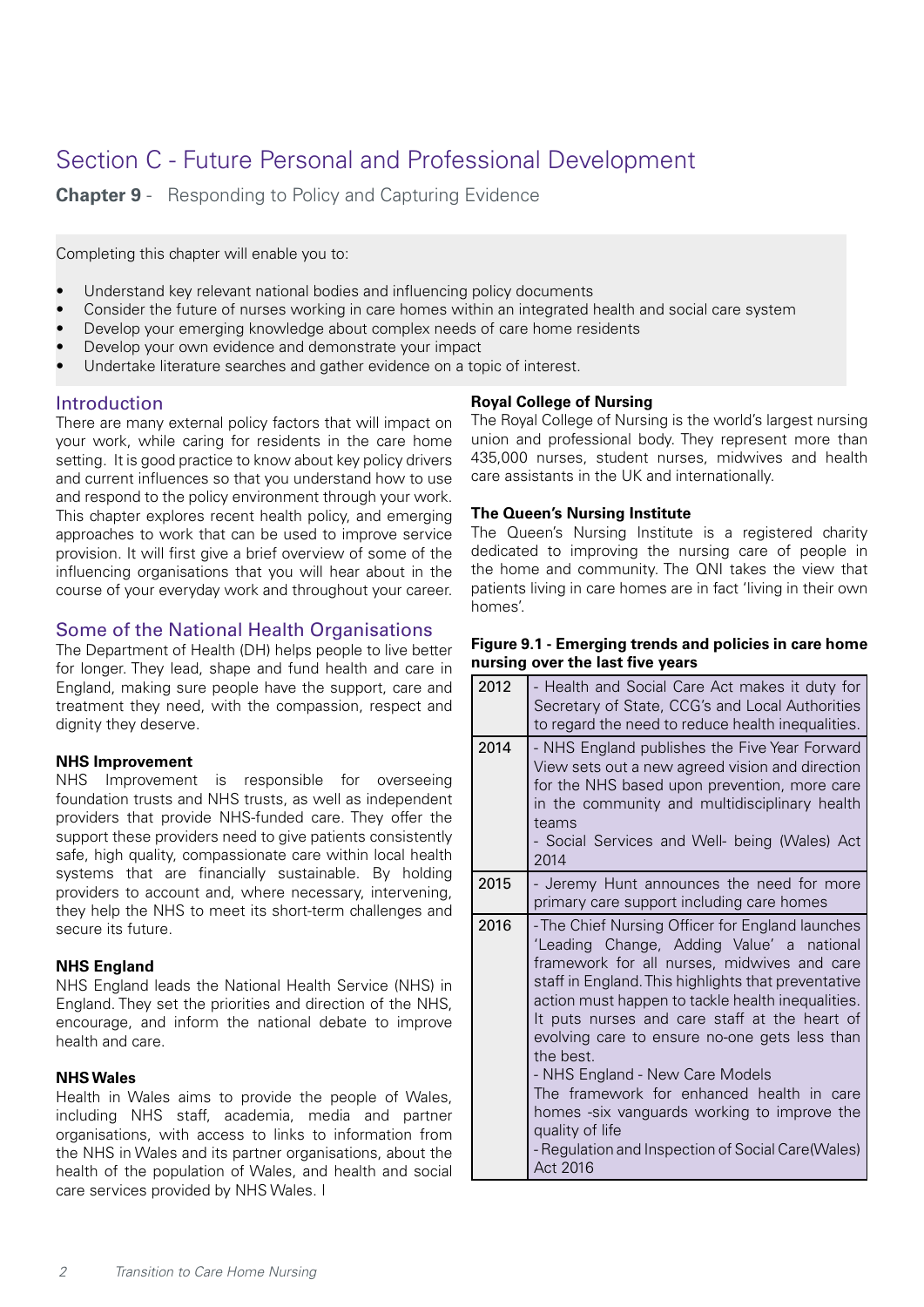| 2017 | - RCN Transition Draft - pending                                |
|------|-----------------------------------------------------------------|
|      | - RCN Career Framework for Nurses Working in Care Homes -       |
|      | pending                                                         |
|      | - NHS England Next Steps on from the Five Year Forward          |
|      | View - emphasis helping frail and older people stay healthy and |
|      | independent and to improve the support of older people in care  |
|      | home                                                            |
|      | - Impact of Brexit on Nursing recruitment                       |

## An integrated Health and Social Care System

Since 2010, the NHS has undergone a restructure to change the system of who buys healthcare, moving it from local area PCTs (Primary Care Trusts), to CCGs (Clinical Commissioning Groups). This move is aimed to ensure that health professionals have more influence in organising the healthcare needed in each local area. In 2015, a further change was announced in England - that regions would create sustainability and transformation plans (STPs) in an attempt to make it easier to bring together services such as healthcare and social care.

The Five Year Forward View was published in October 2014 and it set out the current vision for the future of the NHS. It was developed by the partner organisations that deliver and oversee health and care services including NHS England, Public Health England, Monitor, Health Education England, the Care Quality Commission and the NHS Trust Development Authority. The purpose of the Five Year Forward View is to explain why change is needed, what that change might look like and how we can achieve it. It describes various models of care which could be provided in the future, and defines the action required to deliver it. It covers areas such as disease prevention; tailoring care to local populations and needs; integration between services; and consistent leadership across the health and care system.

Changing population health needs, and financial pressures are already placing a big strain on the healthcare system. The Five Year Forward View reflects this and suggests England needs to change the way care is delivered. The new models envisaged include new partnerships between health services, local communities, local authorities and employers. The vision also includes more focus on preventing ill health and protecting public health. New models of out of hospital care (such as integrated hospital and primary care providers) are proposed.

NHSE (2016) New Care Models – The framework for enhanced health in care homes – has identified six vanguard areas, where care homes are working closely with the NHS, local and voluntary organisations, families and carers to promote quality of life to care home residents. The model used to enhance practice has been informed by all available research and evidence. Each vanguard is working towards a set of core objectives as well as developing their own individual core objectives that have been influenced by local initiatives and innovations in best practice.

The nursing profession has evolved in line with changing disease patterns, new treatments and different service delivery. This trend for nurses to develop new knowledge and skills, accept more responsibility and accountability and create robust education opportunities will continue. Alongside this, is more emphasis on returning to the fundamentals of nursing care, characterised in the 6C's of nursing. The Department of Health Nursing Vision 'Compassion in Practice' was launched in December 2012 by the Chief Nursing Officer for England, and featured the 6C's of care, compassion, competence, communication, courage and commitment.

In 2016, NHS England's Framework for Nursing 'Leading Change, Adding Value' united the nursing and care professions around key themes including

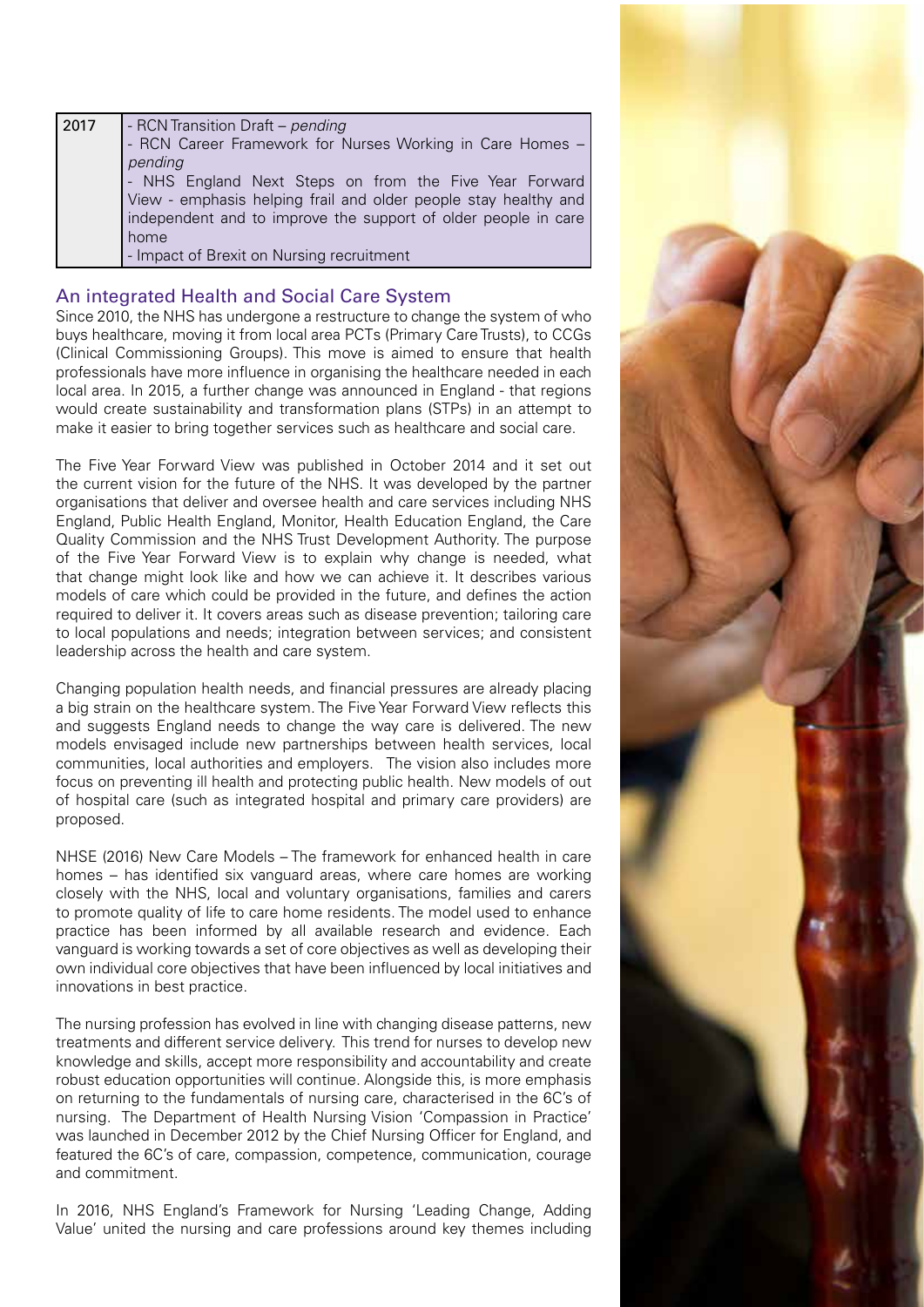II There is more emphasis on returning to the fundamentals of nursing care, characterised in the 6C's of nursing. characterised in the 6C's of nursing.

preventing ill health, improving care quality, saving money and demonstrating the impact of the nursing profession. Part of this strategy emphasis the need to 'close the health gap' and tackle health inequalities such as the poorer health of people who are homeless.

The Royal College of General Practitioners (RCGP) also published their vision of the National Health Service in 2022. It acknowledges that the health needs of our population are changing; there is an ageing population in which an increasing number of people have multiple longterm conditions. This may also include people living in care homes, or others with high levels of need who are inadequately served by current services.

The delivery of health care in care homes does not operate in isolation of social care and you will need to be knowledgeable of adult social care agendas and the practicalities of true integrated care. Skills for Care helps create a better-led, more skilled and valued adult social care workforce and their website has a huge amount of information to assist you: http://www.skillsforcare.org.uk/ Home.aspx



## **Activity**

In an integrated health and social care system, what can you do to promote good health:

- personally?
- with your residents?
- within your immediate team?
- within your wider multidisciplinary/multi-agency teams?
- across your community?

## Using Evidence to Develop Practice in Care Homes

*'Practice is enriched when it is underpinned by research and evidence. This research should be shaped and informed by the voices of people who use services and be of genuine relevance to the care homes.'* 

Sharon Blackburn CBE, RGN, RMN, Policy and Communications Director, National Care Forum

Research in care homes is a relatively new and emerging field. Care homes are also calling for more research to be done, as they want a better improve resident care.

The National Institute for health Research has focused reports on three main themes relating to the care of care home residents:

- Living Well maintaining good health and quality of life
- Ageing Well managing long-term conditions associated with ageing
- Dying Well ensuring a good quality end of life

## Having an Impact and Developing your Own Evidence

You will need to consider ways you can capture data which show the impact of your work on the health of the residents you are seeing. Are they visiting hospital less often? Are they reporting feeling better? How do you know that the work you do with residents is making a positive difference on their health and wellbeing? Measuring your impact as a health professional using outcomes is gaining more validity internationally and there are sets of indicators you can use both within NHS systems and globally through organisations such as the International Consortium for Health Outcomes Measurement or the Institute for Healthcare Improvement.

Don't forget the human element when measuring your impact – sometimes the comments from your residents about their experiences and the impact of their care can be as powerful as reams of data.

It is useful to know that the NHS Outcomes Framework forms part of the way in which the government holds the NHS Commissioning Boards to account. The NHS Outcomes Framework includes 5 domains:

- 1. Preventing people from dying prematurely
- 2. Enhancing quality of life for people with long-term conditions;
- 3. Helping people to recover from episodes of ill health or following injury;
- 4. Ensuring that people have a positive experience of care;
- 5. Treating and caring for people in a safe environment; and protecting them from avoidable harm.

## Updating your Knowledge

Continuous professional development and regularly updating your knowledge is a requirement of NMC registration. You are required to maintain currency in your field of practice to ensure that the care that you deliver is "on the basis of the best evidence available and best practice" in order to ensure that members of the public are always the recipients of safe and effective practice<sup>1</sup>. It is also crucial given the changing nature of healthcare and politics that nurses monitor changing policy and respond appropriately.

## Literature searches and consultations

One method of keeping updated is to perform a literature search of a particular topic of interest related to your practice. It is a way of broadening knowledge on a topic and can increase your general and specialist knowledge. It hones your skills in searching and critically appraising evidence to draw conclusions for practice. It can help you to become more confident and assertive in a given topic area.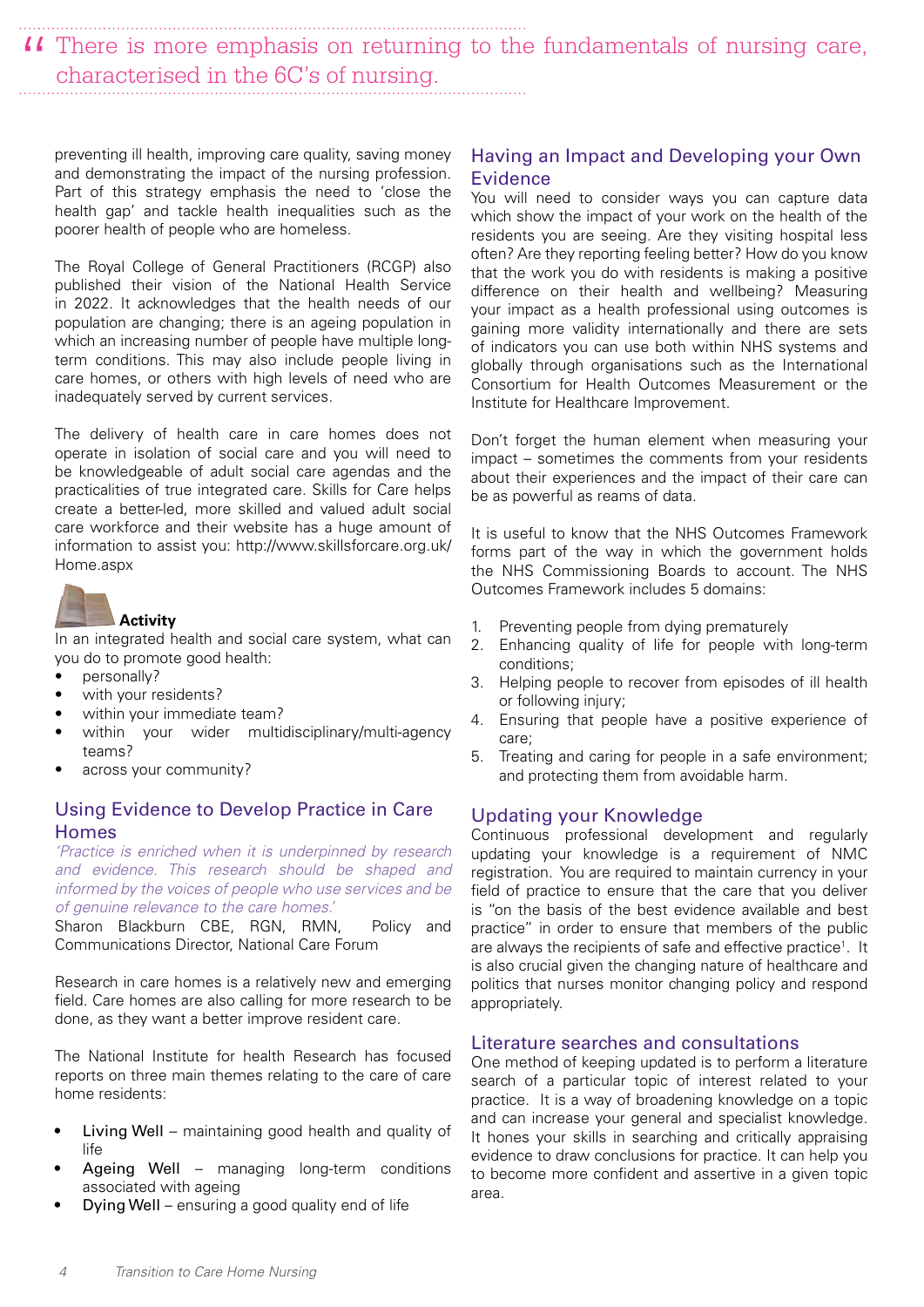## **Benefits of undertaking a literature search**

- 1. It broadens your knowledge on a topic.
- 2. Increases your general knowledge, specialist knowledge, vocabulary and confidence.
- 3. Shows your skill in finding relevant information.

Contributing to consultation documents should also be an important aspect of the community nurse role. This means ensuring that you are signed up to relevant e-mail lists for professional forums such as the the RCN, QNI, NHS Improvement. Your practice managers may be on circulation lists from different organisations such as government departments. You should ask that any information relating to your scope of practice is forwarded to you. Anyone can contribute to policy consultation documents either as individuals or groups and this is crucial in raising the profile of community nursing.



## **Activity**

- What are the advantages of working in an integrated way for the resident and yourself? What are the potential risks and difficulties, how might you overcome these?
- Choose a topic on the theme of nursing care for people with 'complex needs'. Make this topic something that interests you or something you know very little about.

Step 1 - Search for relevant literature on the Department of Health, NHS England, Public Health England, QNI, RCN Library, Kings Fund, Health Foundation and other relevant websites

Step 2 - Search for literature using the Google scholar search engine, the Pubmed search engine and the Cochrane library. Filter all searches to ensure you have information from the last 5 years (or 2 years on a well-researched topic), and research from the UK.

Step 3 - Search for NICE guidance

Step 4 - Look at any resources you may have in your clinic or local surgeries

Step 5 - Compile an information file of your topic

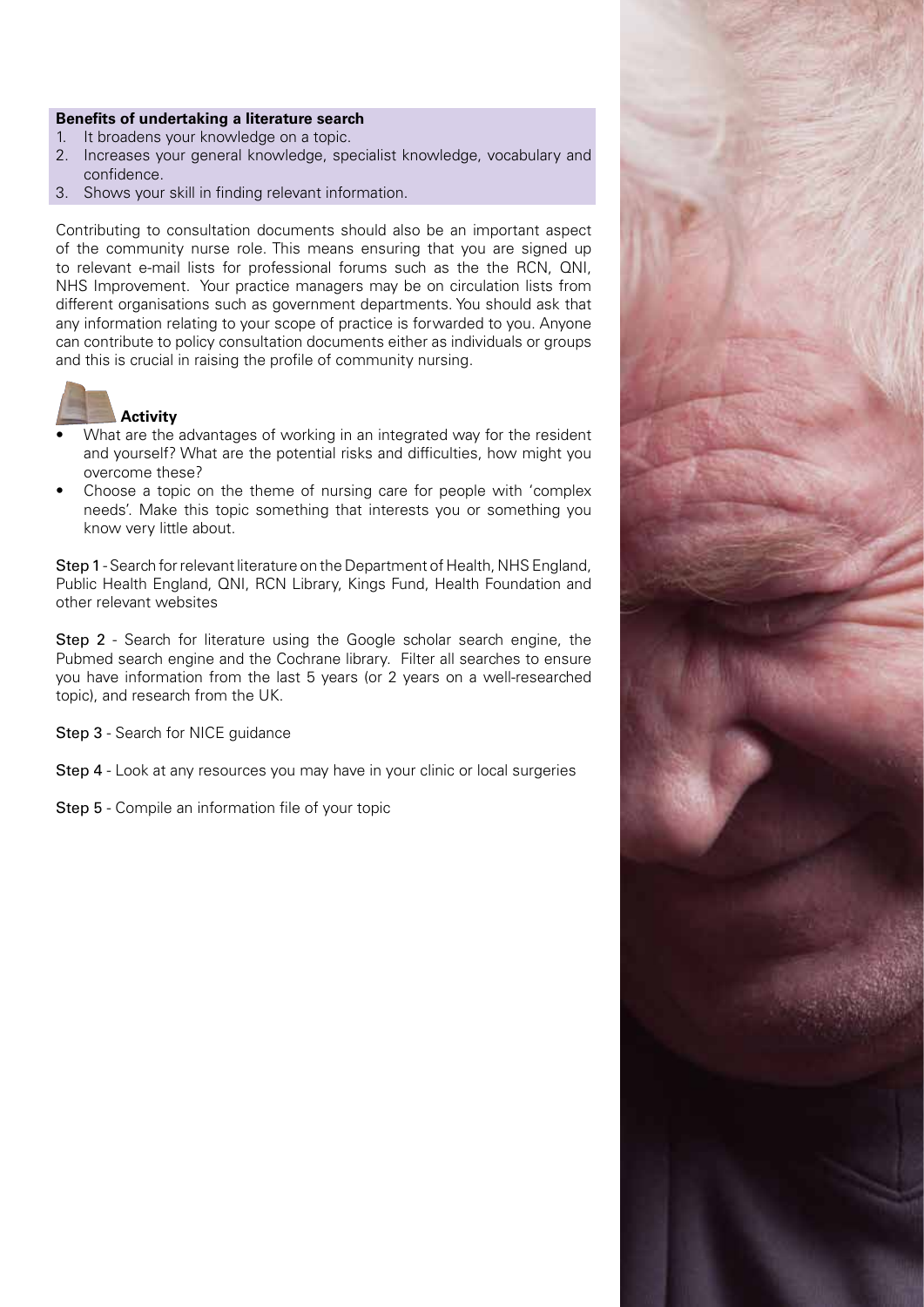$\overline{11}$  Don't forget the human element when measuring your impact – sometimes the comments from your residents can be as powerful as reams of data. the comments from your residents can be as powerful as reams of data.



#### Summary

In this chapter you have learned about the importance of understanding the relevance of healthcare policies and other evidence relating to your field of work. You have also learned about how you might keep updated with

this evidence and contribute to the body of evidence by effectively measuring the impact of your care.

#### **References**

1. Nursing and Midwifery Council, 2015, The Code. [online] Available at: <https://www.nmc.org.uk/standards/code/ read-the-code-online/> [Accessed 19 December 2016].

## Further resources

- NIHR Dissemination Centre Themed Review Advancing Care – research on living well, ageing well and dying well in care homes July 2017 http://www. dc.nihr.ac.uk/themed-reviews/advancing-care.htm.
- International Longevity Centre UK A think tank impacting policy on longevity, ageing and population change: http://www.ilcuk.org.uk/index.php/home
- The International Longevity Centre UK (ILC-UK) is a futures organisation focussed on some of the biggest challenges facing Government and society in the context of demographic change.
- National Institute for Health Research (2017) Advancing Care Research with Care Homes – living well, ageing well and dying well:
- http://www.dc.nihr.ac.uk/themed-reviews/advancingcare-themed-review.pdf
- Older People's Commissioner for Wales ( 2015) A review into the Quality of Life and Care of Older People living in Care Homes in Wales – A Place to Call Home
- http://www.olderpeoplewales.com/Libraries/Uploads/ English\_Summary\_Final.sflb.ashx